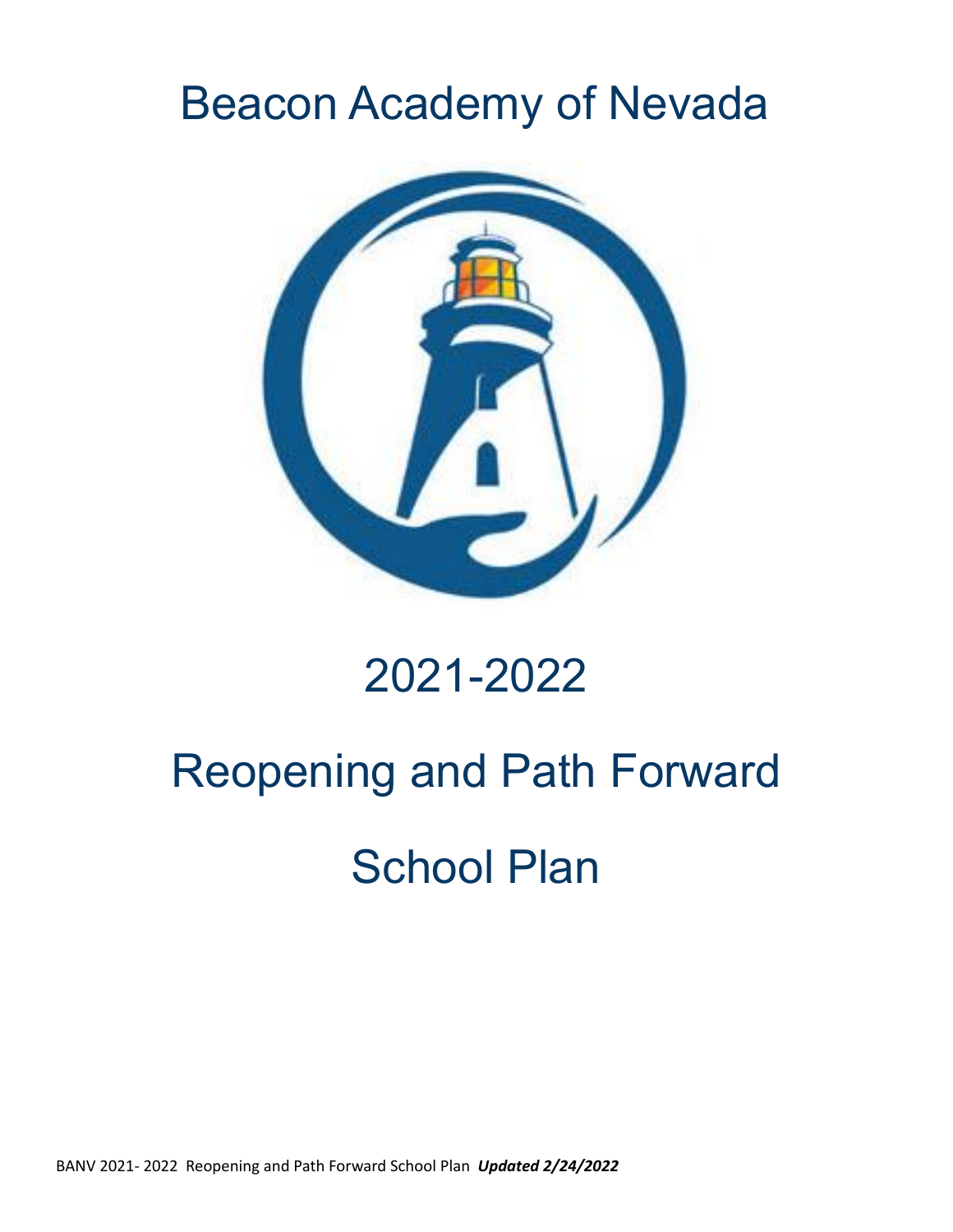#### **OVERVIEW AND PURPOSE OF THIS DOCUMENT**

The **Beacon Academy of Nevada Reopening and Path Forward Plan** includes processes and procedures to implement a safe, efficient, and equitable return to school buildings.

The plan incorporates the guidelines put forth in Nevada's Framework for a Safe, Efficient, and Equitable Return to School Buildings developed by the NDE based on public health guidance, best practice resources from national and state organizations, and the expertise of Committee members.

The U.S. Centers for Disease Control and Prevention (CDC) offers the following guidance for ways in which schools can help protect students, educators, and staff and slow the spread of disease:

- Schools must determine, in collaboration with state and local health officials and to the extent possible, whether and how to implement these considerations while adjusting to meet the unique needs and circumstances of the local community.
- Implementation should be guided by what is feasible, practical, acceptable, and tailored to the needs of each community.
- CDC guidance documents are meant to supplement—not replace—any state, local, territorial, or tribal health and safety laws, rules, and regulations with which schools must comply.

In the development of this plan, stakeholders are invited and encouraged to engage in the decision- making process to ensure that the reopening plans are responsive to their concerns and expressed needs and address specific challenges in each community. Engaging and collaborating with families and community members throughout the planning and implementation process will result in a stronger and more sustainable reopening plan.

We'd like your feedback on the reopening plan. All stakeholders were invited to participate in the July 27, 2021 Governing Board Meeting to discuss their concerns with School Administration and the Governing Board prior to the original reopening of schools during the 2021/2022 School Year. You are invited to discuss any concerns with the updated Plan by contacting Mary Kay Bellinger, Operations Coordinator - [marykay.bellinger@banv.org](mailto:marykay.bellinger@banv.org) - 702.726.8606.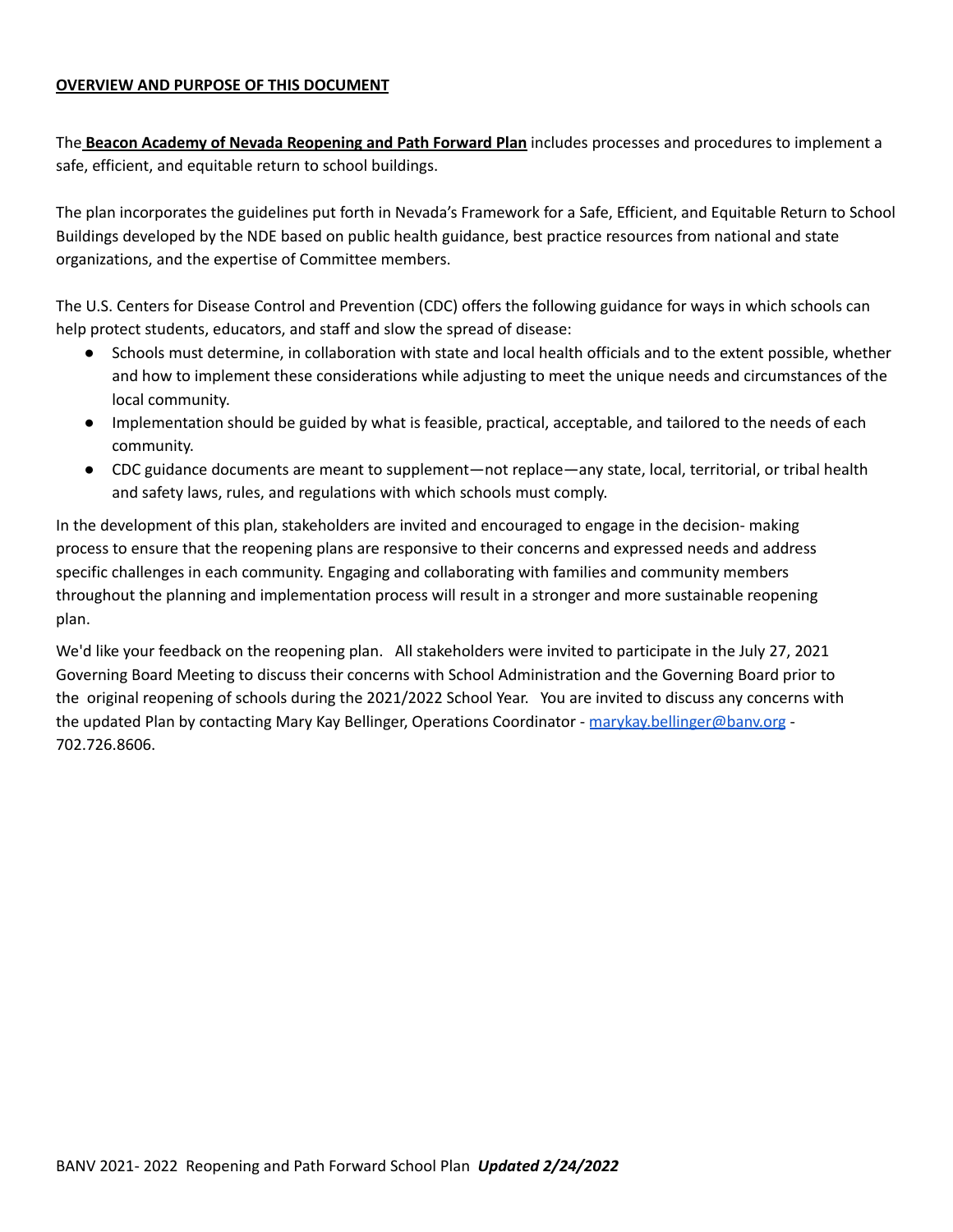#### **Ongoing Communication:**

Stakeholders will receive communication weekly, or more frequently, as needed, on the actions the school is taking to keep students, staff, and families safe and healthy. The school will also ensure stakeholders stay informed on how they can best protect themselves following the U.S. Centers for Disease Control and Prevention (CDC) and the Southern Nevada Health District (SNHD) guidelines. Resources, including vaccination access and awareness, and other information will be included in the weekly bulletin and emailed to families. For more urgent matters, the phone system will be used to share important updates and reminders to help families stay apprised of new developments.

Consistent and accurate communication regarding policies and procedures is needed to keep everyone safe. In addition to the weekly bulletin, website, emails and phone calls, and text messages, students will receive reminders when on campus or in their online classes:

- ❏ Signs will be posted in highly visible locations (e.g., school entrances, restrooms) that promote everyday protective measures and describe how to stop the spread of germs (such as access and awareness to vaccinations, proper handwashing, respiratory etiquette, and use of a cloth face-covering).
- ❏ Teachers will make announcements about how to reduce the spread of illness each period. Announcements will be made in classes on campus and in the learning management system.
- ❏ Teachers will encourage and require frequent hand washing/sanitizing at regular intervals
- ❏ The weekly bulletin, website, and social media accounts will include messages about behaviors that prevent the spread of illness when communicating with staff and families.
- ❏ BANV will disseminate free CDC print and digital resources from the CDC's communications resources main page using the weekly bulletin and email.
- ❏ On campus, BANV staff will ensure student- and family-facing materials are reader-friendly and available in English and Spanish, to the extent possible.
- ❏ Signs will be posted in highly visible locations (e.g., school entrances, hallways, restrooms) that promote everyday protective measures and describe how to stop the spread of germs (such as proper handwashing and use of a cloth face-covering).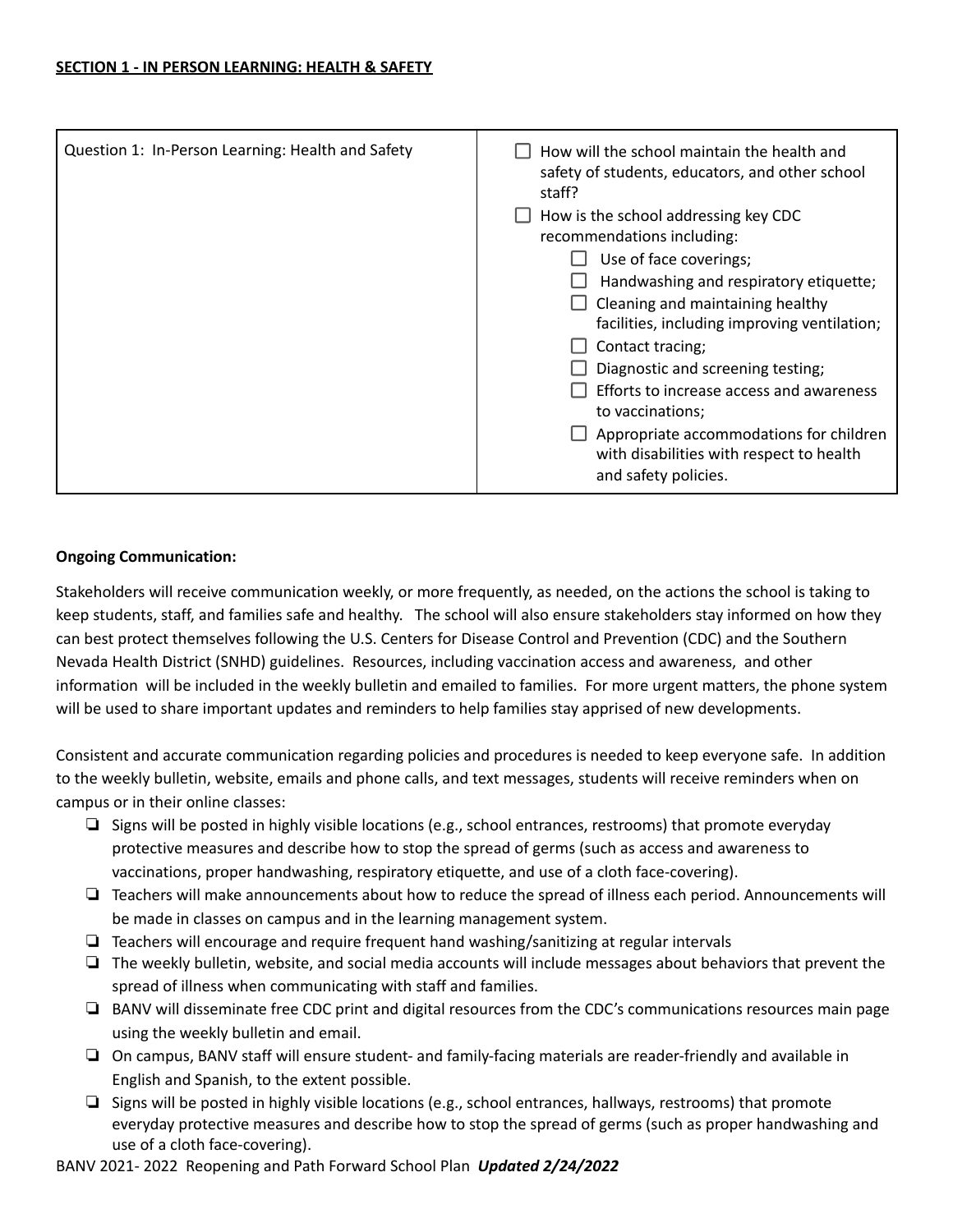- ❏ Staff will receive training for the general pandemic response and specific for their role.
- ❏ Parents will be enrolled in an online orientation/tutorial to help them create a Canvas LMS parent observer account, navigate Canvas LMS, and provide support to their students.
- ❏ Students will be enrolled in an online course about safety precautions and measures to take in order to prevent the spread of COVID-19.

#### **Use of Face Coverings:**

While Directive 052 has lifted the statewide mask mandate effective February 10, 2022, provisions in the Directive permit schools to enact a plan that best meets the needs of their stakeholders. After much discussion and input from stakeholders, it is the policy of Beacon Academy of Nevada *to enforce our current policy requiring the use of masks by* faculty, staff, students, parents, and visitors while on campus. Universal indoor masking for all teachers, staff, *students, and visitors, regardless of vaccination status, is required at Beacon Academy of Nevada.* Other arrangements will be made on a case-by-case basis for those faculty, staff, and students who are unable to wear a mask safely for medical reasons. Masks must be worn properly, covering both the nose and mouth. Masks will be provided to faculty, staff, students, parents, and visitors if they do not have their own.

#### **Hand Washing & Respiratory Etiquette:**

On the first day of school all teachers will reinforce: proper [handwashing](https://www.cdc.gov/handwashing/when-how-handwashing.html) techniques to all students - reinforcing handwashing with soap and water for at least 20 seconds; the proper use, removal and washing of cloth face [coverings](https://www.cdc.gov/coronavirus/2019-ncov/prevent-getting-sick/diy-cloth-face-coverings.html); how to safely cover coughs and [sneezes;](https://www.cdc.gov/healthywater/hygiene/etiquette/coughing_sneezing.html) where to access vaccinations and vaccination awareness; and how to limit contact and in the classroom setting. Students will be encouraged to wash or sanitize hands frequently throughout the day, with teachers planning for additional time and logistical considerations to allow for proper hand hygiene. Students will also complete a safety and hygiene lesson online as a part of the back to school orientation.

While hand washing with soap and water is preferable, soap and water is only available in restrooms. If hand washing is not possible, no-touch hand sanitizer dispensers have been installed in each classroom for student and staff use. Hand sanitizer, containing at least 60% alcohol, will be used at each transition between class periods, or more often as deemed appropriate by the classroom teacher and/or student.

#### **Stay Home When Sick:**

Faculty, staff, and students are required to monitor their health daily prior to coming to campus by watching for any and all Covid-19 symptoms, such as, but not limited to: fever, cough, shortness of breath, loss of taste or smell, sore throat, nausea, vomiting, diarrhea, etc.

If symptoms are present, students are advised to stay home and are to notify a school official of their absence (i.e. Attendance Clerk, Teacher, School Nurse, Administrator, etc.) via the form of communication that is available to that student at that time. An Absence Notification Form is also available on the school website [\(www.banv.org](http://www.banv.org)) which includes a section to advise if the absence is covid related. Contact with the student will be made by the school nurse to: track symptoms; recommend testing; discuss quarantine guidelines; monitor outcomes; and, determine a return to campus date.

Faculty who develop symptoms of Covid-19 are required to contact their supervisor or a school administrator and must stay home. Contact with the faculty member will be made by the School Safety Specialist to: track symptoms; recommend testing; discuss quarantine guidelines; monitor outcomes; and, determine a return to campus date. The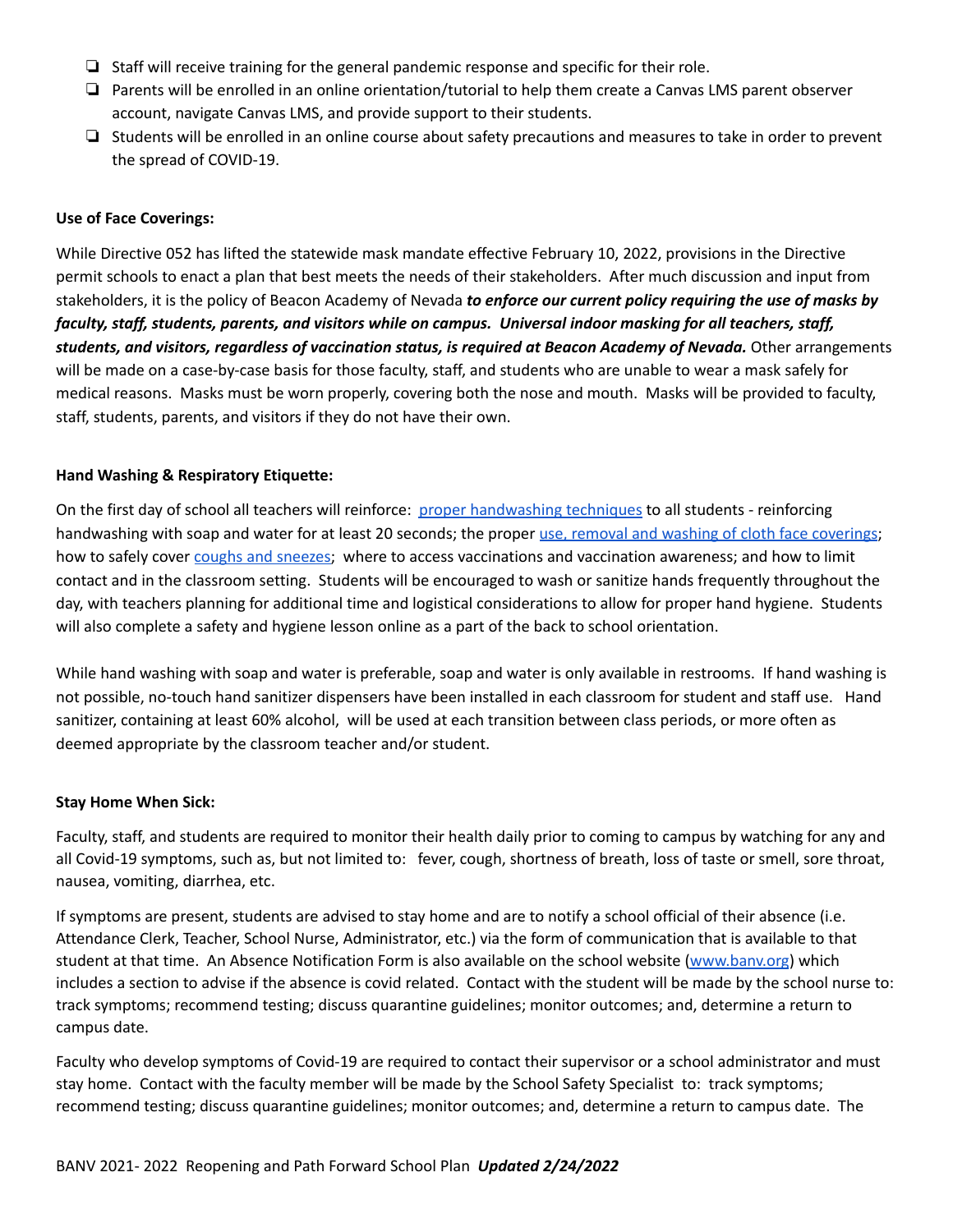governing board has approved a Covid-ELB policy that allows for flexible, non-punitive, and supportive paid sick leave for those employees who are sick.

#### **Mitigation Measures:**

Prior to entering the building, all students will undergo a covid screening questionnaire administered by a staff member, followed by a routine temperature check. The covid screening questionnaire includes the following questions: 1) Do you have a fever (100.4) or higher, or other Covid symptoms (e.g. cough, runny nose, sore throat, diarrhea, nausea, etc.) that you cannot contribute to an underlying health condition? 2) Are you waiting for Covid test results? 3) Have you tested positive for Covid in the last 10 days? and, 4) In the last 10 days, have you come in close contact with anyone who has tested positive for Covid? A quarantine list will be kept by the School Safety Specialist. Students entering the building will be checked against the student quarantine list to ensure that no one entering the building is on quarantine status. Upon entering the building, students are asked to access the no-touch hand sanitizer located in the entryway to sanitize their hands prior to going to their classroom. Upon entering the main lobby, faculty and staff are required to self report by completing a daily covid screening questionnaire.

#### **Ventilation:**

Improving ventilation is an important Covid-19 prevention strategy that can reduce the number of virus particles in the air. Along with other preventive strategies, including the universal indoor mask policy, three times daily when it is safe to do so the main doors of the building are open to increase outdoor airflow, which helps reduce the potential concentration of virus particles in the air. Heating, ventilation, and air conditioning (HVAC) systems are serviced quarterly and meet all code requirements. Filters are sized, installed, and replaced according to manufacturer's instructions. TSTAT settings with fan control switch are set to "On" to ensure the HVAC system provides continuous air filtration and distribution. Exhaust fans are used in restrooms.

BANV does not provide student transportation. Students either drive, Uber, are dropped off by a parent, or take public transportation. Students are encouraged to wear masks while using public transportation.

#### **Promoting Vaccination:**

BANV will continue to promote vaccination as the leading public health prevention strategy to manage the Covid-19 pandemic. Faculty, staff, and students are made aware through bulletin announcements and/or email blasts that those who are fully vaccinated and boosted are less likely to have a symptomatic infection or transmit Covid-19 to others compared to those who are not fully vaccinated. Weekly bulletin announcements and/or email blasts will include information regarding Covid-19 vaccinations, such as but not limited to: where to get vaccinated; vaccine efficacy and trust and confidence; supportive policies and practices that make getting the vaccine easy and convenient as possible, etc.

#### **Physical Distancing:**

Physical distancing is one of the best methods to avoid being exposed to viruses and prevent the spread of disease. BANV staff and students will maintain a physical distance of three-feet and/or take steps to implement statewide mandates and follow CDC and local health guidelines that are in place at that time. The reduction from 6 feet of physical distancing to 3 feet of physical distancing is combined with universal indoor mask wearing to reduce transmission risk.

❏ Staff, including teachers, will be reminded to stay three-feet apart from students, families, and other staff members.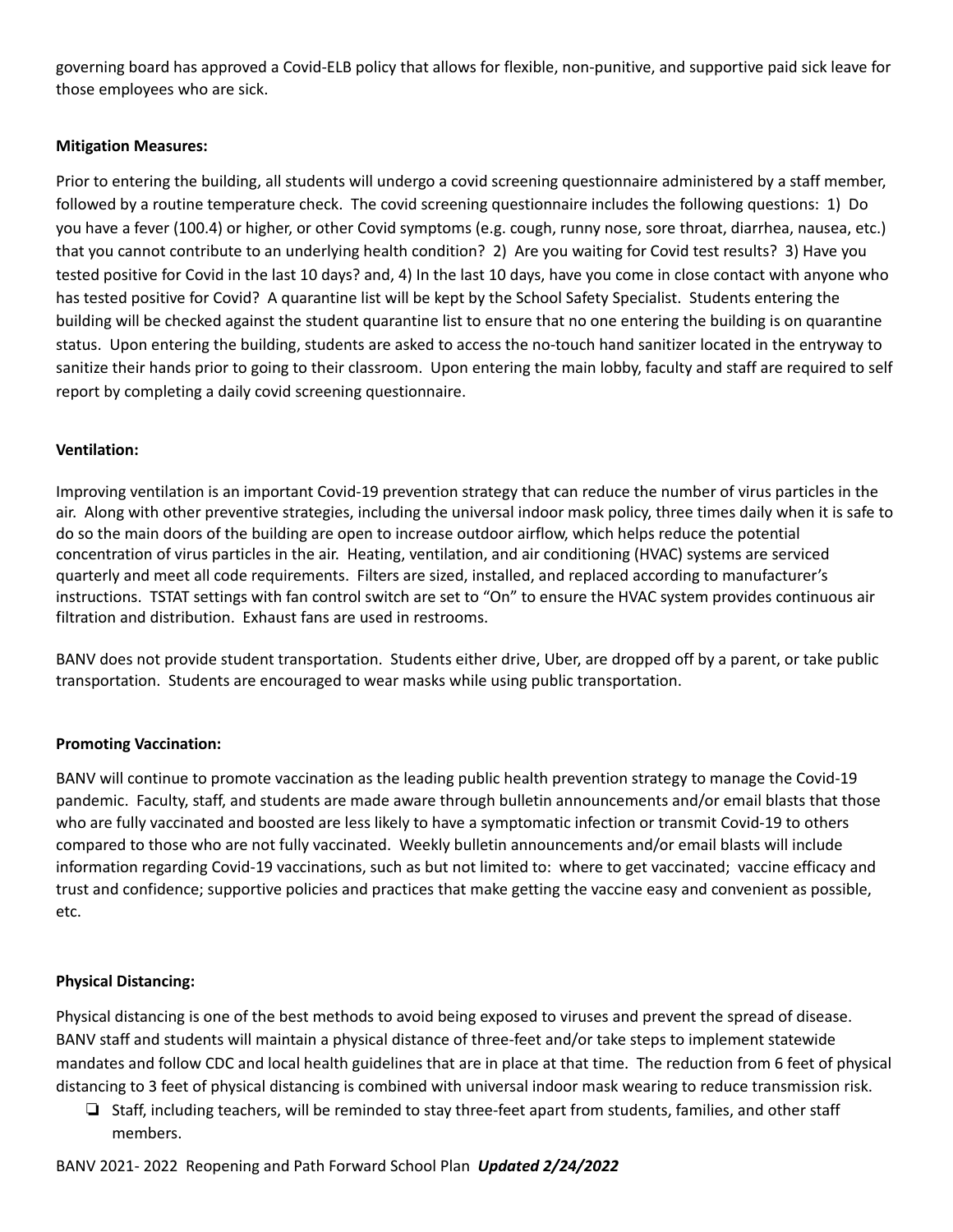- ❏ Only two students will be assigned to sit at each six-foot classroom table.
- ❏ The hallways will be marked to indicate three-feet of distance.
- ❏ A one-way traffic flow pattern will be utilized in the hallways, to the greatest extent possible.
- ❏ Staff will remain vigilant in hallways during transition periods, reminding students to follow social distancing guidelines and one-way traffic patterns.
- ❏ The parking lot is supervised to ensure social distancing guidelines are followed during start of school and dismissal times.
- ❏ Students assigned to second floor classrooms will be dismissed five minutes early, to minimize exposure to other people in the stairwell.
- ❏ Students will be scheduled to minimize exposure, when on campus:
	- ❏ Students will transition to their second classroom by adhering to social distancing guidelines and following traffic-flow patterns.
- ❏ As CDC, State, and local guidance shifts, BANV is prepared to adjust to the newly established guidelines:
	- ❏ If the situation worsens, BANV will implement a Fully Online program, as described in the plan.
	- $\Box$  If the situation improves, BANV will gradually allow more students on campus as permitted by social distancing guidelines.
	- ❏ Student academic performance data will be analyzed to identify students who require an additional day on campus. Priority will be given to those students and they will be scheduled for an additional day. BANV will continue to follow current mandates and guidelines as restrictions lessen, scheduling more students on campus until it eventually returns to normal operations.

#### **Cleaning & Disinfecting:**

Students will be provided access to disinfecting wipes and are required to disinfect all shared surfaces prior to starting the school day (i.e. chromebooks, tables, chairs, etc.) Upon completion of Academic Seminar, students are required to wipe down their shared surfaces prior to leaving the classroom (i.e. chromebooks, tables, chairs, etc.). Students, after using the restroom, will be asked to wipe down the faucet handles & door handles prior to leaving the restroom. Disinfecting wipes are made available in all of the restrooms.

- ❏ A cleaning schedule has been established and will be performed routinely.
	- ❏ Between the morning and afternoon sessions, door handles, tables/desks, chairs, water cooler handles, shared objects, restrooms, etc. will be cleaned and sanitized by staff.
	- ❏ High touch surfaces made of plastic or metal, such as grab bars and railings will be cleaned routinely by staff.
	- ❏ The contracted janitorial services provider will perform daily cleaning/maintenance services each evening when students are not on campus.
	- ❏ The contracted janitorial services provider has the capability to sanitize and deep-clean the facility according to the CDC and SNHD guidelines should an outbreak occur.
	- ❏ Staff is trained on the safe and correct application of disinfectants.
	- ❏ Students will be responsible to wipe-down their devices, table tops and chairs with a Clorox-wipe, or other CDC approved disinfectant.
- $\Box$  The following supplies are available on campus:
	- ❒ Hand soap
	- ❒ Sanitizer that contains 60% alcohol
	- ❒ Paper towels
	- ❒ Disinfectant wipes
	- ❒ No-touch trash cans
	- ❒ EPA-approved disinfectants against COVID-19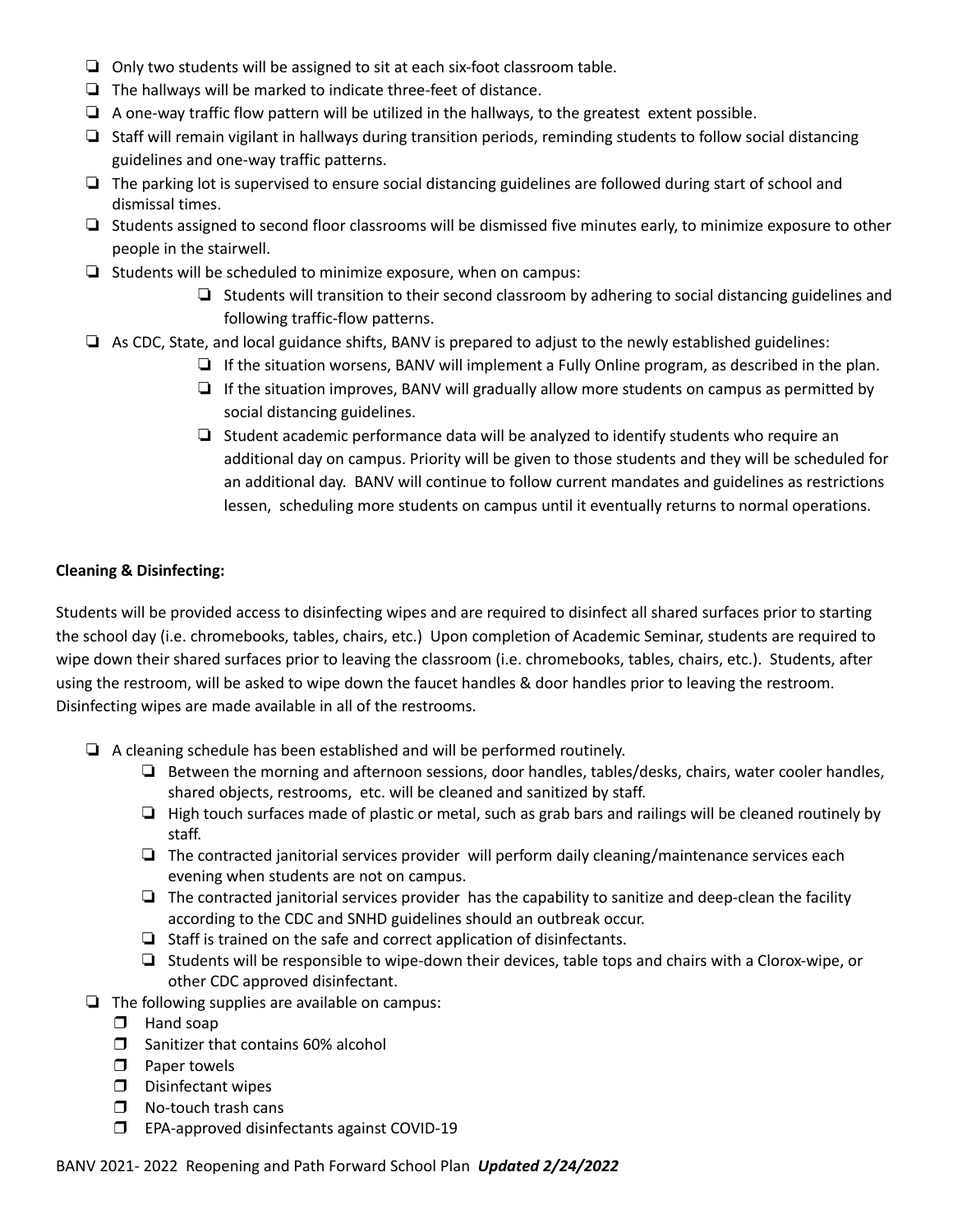- ❏ When someone develops symptoms or becomes sick on campus:
	- ❒ Students who develop symptoms will be isolated on campus until transportation has been arranged.
	- ❒ Employees who develop symptoms will be asked to leave campus.
	- ❒ Areas used by individuals with Covid-19 will be closed off. Cleaning staff will wait as long as practical, ideally 24 hours, before beginning cleaning and disinfection of the area to minimize potential for exposure to respiratory droplets. These areas will be cleaned, however, prior to being put back into use.

#### **Close Contact Definition:**

A close contact is defined as someone who was within 6 feet of an infected person for a total of 15 minutes or more over a 24-hour period. An infected person can spread Covid-19 starting from 2-days before they have any symptoms, or for asymptomatic persons, 2 days before the positive specimen collection date, until they meet the criteria for discontinuing home isolation.

Exception: Masked contact is no longer considered an exposure regardless of distancing as defined by the DHHS on February 1, 2022. In the K-12 indoor classroom setting or a structured outdoor setting where universal indoor masking has occurred, the close contact definition excludes students and staff who were between 3 to 6 feet of an infected student, and if both the infected student(s) and the exposed student(s) correctly and consistently wore well-fitted masks the entire time.

#### **Contact Tracing:**

In the event of a confirmed case of Covid-19, regardless of whether the exposure occurred due to an outside event or an epidemiologically linked on-campus exposure event, that individual(s) will be placed in isolation status and reported to the appropriate public health authority. The School Safety Specialist will complete the required Covid Contract Tracing Form as provided by the SNHD and will submit to [schoolcovid@snhd.com](mailto:schoolcovid@snhd.com).

Contact tracing will look back 2-days from the date the positive individual became symptomatic or tested positive. The School Safety Specialist will conduct contact tracing in order to identify individuals who may have come into close contact with the positive individual as previously defined. If required, those who meet the definition of a close contact will be placed on quarantine status and will be encouraged to undergo Covid-19 testing at a SNHD testing facility.

Masked contact is no longer considered an exposure regardless of distancing as defined by the DHHS on February 1, 2022. The focus for contact tracing shall be on identifying high-risk, indoor, unmasked exposures most likely to result in transmission (e.g. lunch cohorts, table groups, and other unmasked group situations). BANV has implemented universal masking among all faculty, staff, students, and visitors, however, will continue to perform contact tracing for exposures that may occur on campus.

#### **Quarantine:**

Individuals who have come into close contact with someone with Covid-19 and are in one of the following groups are required to quarantine:

- ❏ People who are ages 18 and older and completed the primary series of recommended vaccine, but have not received a recommended booster shot when eligible;
- ❏ People who are 18 years and older who received the single-dose Johnson & Johnson vaccine over 2 months ago and have not received recommended booster shot; OR
- ❏ People who are not vaccinated or have not completed a primary vaccine series.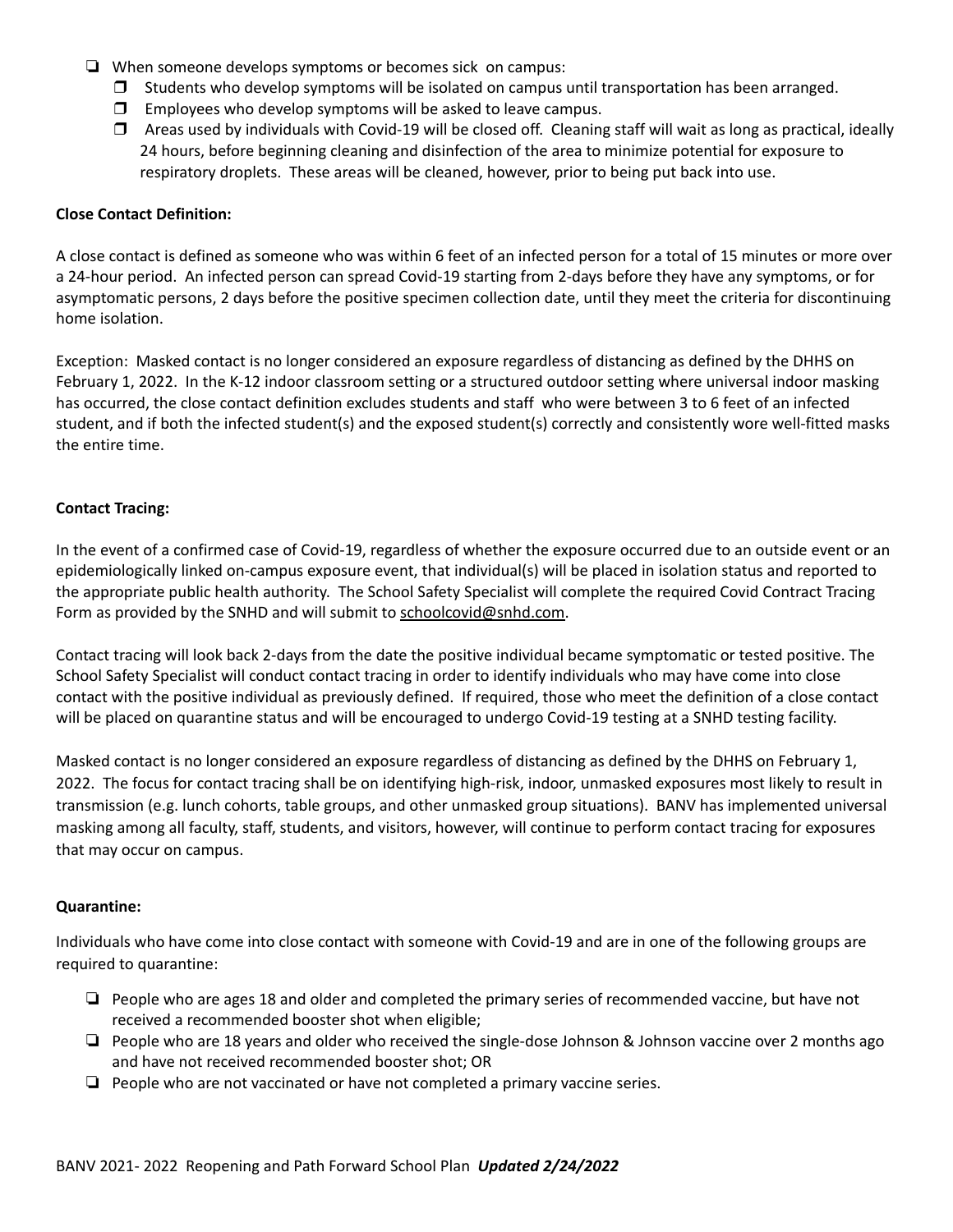Quarantine starts the day the last known contact to a positive individual (Day 0) and lasts for 5 days, if no symptoms have developed. Upon return, the student or staff must continue to follow BANV's universal indoor mask policy.

Individuals who have come into close contact with someone with Covid-19 and are in one of the following groups are not required to quarantine:

- ❏ Age 18 or older and have received all recommended vaccine doses, including boosters and additional primary shots for some immunocompromised individuals;
- ❏ Students 12-17 old who have completed their primary vaccine series but have not yet received all eligible boosters. This is to allow time for students to catch up with the latest recommendations and to minimize disruption to in-person learning;
- ❏ Anyone who has had confirmed Covid-19 within the last 90 days who tested positive using a viral test, meaning a positive PCR or an antigen test. Antibody tests do not count.

These individuals need to continue to follow BANV's universal indoor mask mandate. They should also get tested at least 5 days after they last had close contact with someone with Covid-19 unless they had confirmed Covid-19 in the last 90 days and are fully recovered. If they test positive or develop Covid-19 symptoms, they should follow quarantine guidelines as noted above.

#### **Quarantine Exclusion for Symptomatic Individuals Not Testing Positive for Covid-19:**

The following exclusion guidelines are in effect at BANV for when a student or staff member can return to school for situations where it is not possible to do a Covid-19 test OR there is a negative lab result:

- ❏ A person that is symptomatic and does not have a Covid-19 test can return to school if:
	- ❏ At least 24 hours have passed without a fever (100.4 degrees or higher) and without the use of fever reducing medications and an improvement of other symptoms, AND
	- ❏ At least 5 days have passed since the individual first displayed symptoms; AND
	- ❏ The student follows BANV's universal indoor masking policy.
- $\Box$  A person that is symptomatic and has a different lab-confirmed diagnosis (e.g. flu, other) with either a negative Covid-19 test or Covid-19 testing was not performed can return to school if:
	- ❏ They follow protocol for their diagnosed illness, if applicable; AND
	- ❏ At least 24 hours have passed without a fever (100.4 degrees or higher) and without the use of fever reducing medications and an improvement of other symptoms.

#### **Testing:**

Due to the nature of BANV's educational setting, BANV does not offer athletic programs or other extracurricular activities. BANV was not required to test under Directive 048. Accordingly, a weekly testing program has not been implemented at BANV. However, staff and students have access to testing through community testing resources such as the SNHD testing facilities or other such facilities, and are encouraged to test if they have been found to be close contacts and/or are symptomatic. Faculty and staff members who are symptomatic and wish to utilize Covid-ELB paid time off must present a test result in order to be paid for their absence outside of regular PTO.

#### **Outbreaks:**

An outbreak, as defined by The Council of State and Territorial Epidemiologists, is two or more laboratory confirmed Covid-19 cases among students and staff with onsets within a 14-day period, who are epidemiologically linked, do not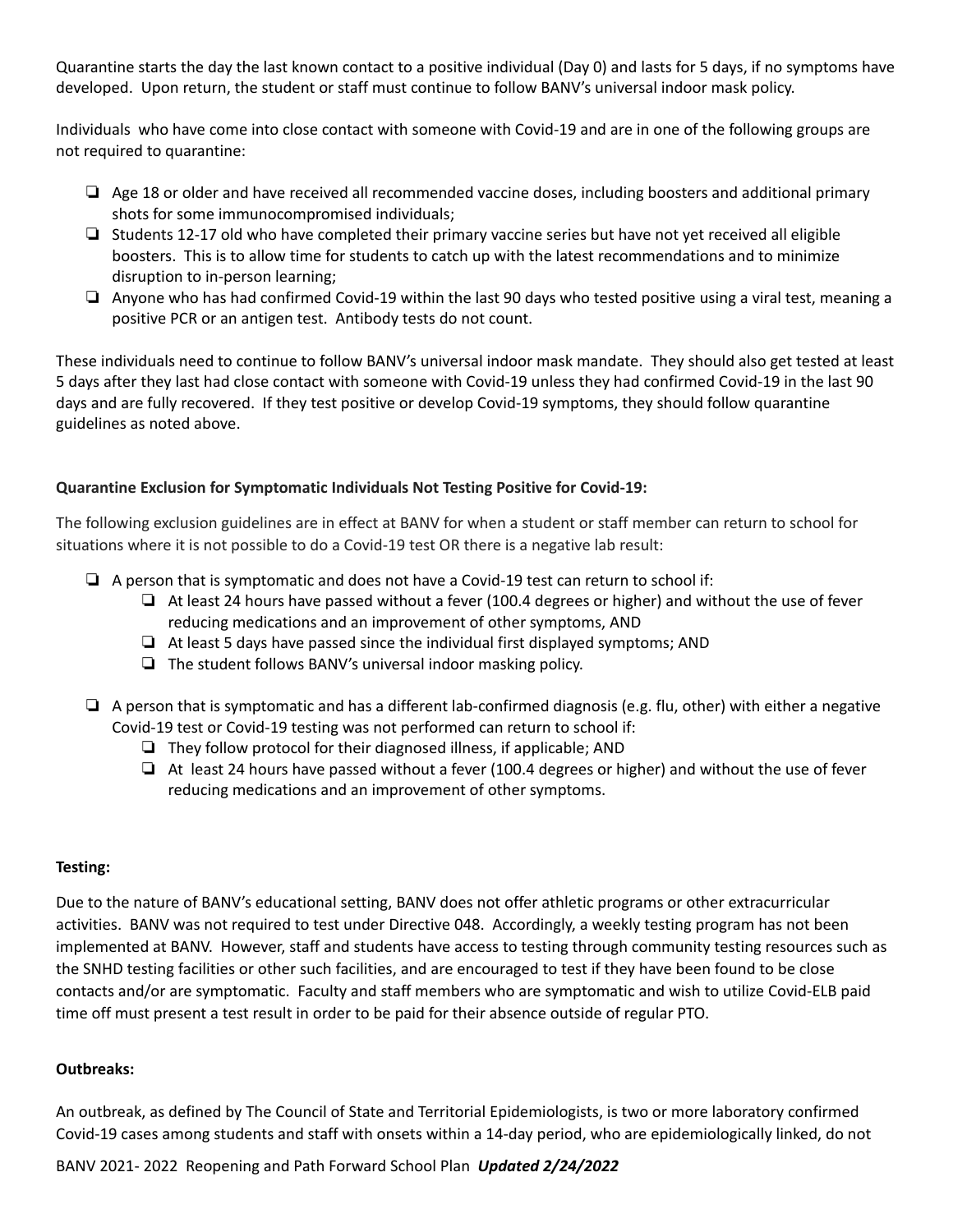share a household, and were not identified as close contacts of each other in another setting during standard case investigation or contact tracing. Confirmed and probable secondary cases among students or staff in the educational setting should be classified as outbreak-related. Individual cases outside of the educational setting that resulted from secondary transmission from an outbreak-associated case (e.g. family member, etc.) should not be included in the outbreak count. The School Safety Specialist and School Nurse will continue to monitor individuals associated with an outbreak, following previously mentioned isolation and quarantine protocols. An outbreak resolution occurs when no new confirmed or probable Covid-19 cases were identified after 28 days have passed since the last known exposure from a case.

In the event of an outbreak as defined above, closure of rooms and/or school buildings may be necessary to reduce the risk of spread of illness. Rooms are closed based on the need to sanitize and eliminate close contact exposures. If several rooms are affected in a building, the entire building may be closed if there is substantial risk of spread. The requirement to close and the extent and length of closure of a room or building depends on the specific illness and measures taken to mitigate the spread of illness. Levels of school building closure may depend on the ability to occupy the school site at a limited occupancy and ensure the required social distancing is adhered to.

During a school building closure, it may be necessary for some staff and students to occupy buildings. Such occupancy is allowable as long as the previously mentioned protocols to reduce exposure and spread of illness are being followed.

Communication with faculty, staff, students, parents and families will occur using Infinite Campus messaging, phone calls, social media and the school website and is crucial to ensure that they understand the reason for the closure, what is being done to address the outbreak, and when it is safe to return. Announcements will also be placed weekly in the Canvas LMS and emailed to students and parents. The School Safety Specialist will submit the required Covid Contract Tracing Form to the SNHD at [schoolcovid@snhd.com.](mailto:schoolcovid@snhd.com)

#### **REMAINDER OF THIS PAGE LEFT INTENTIONALLY BLANK**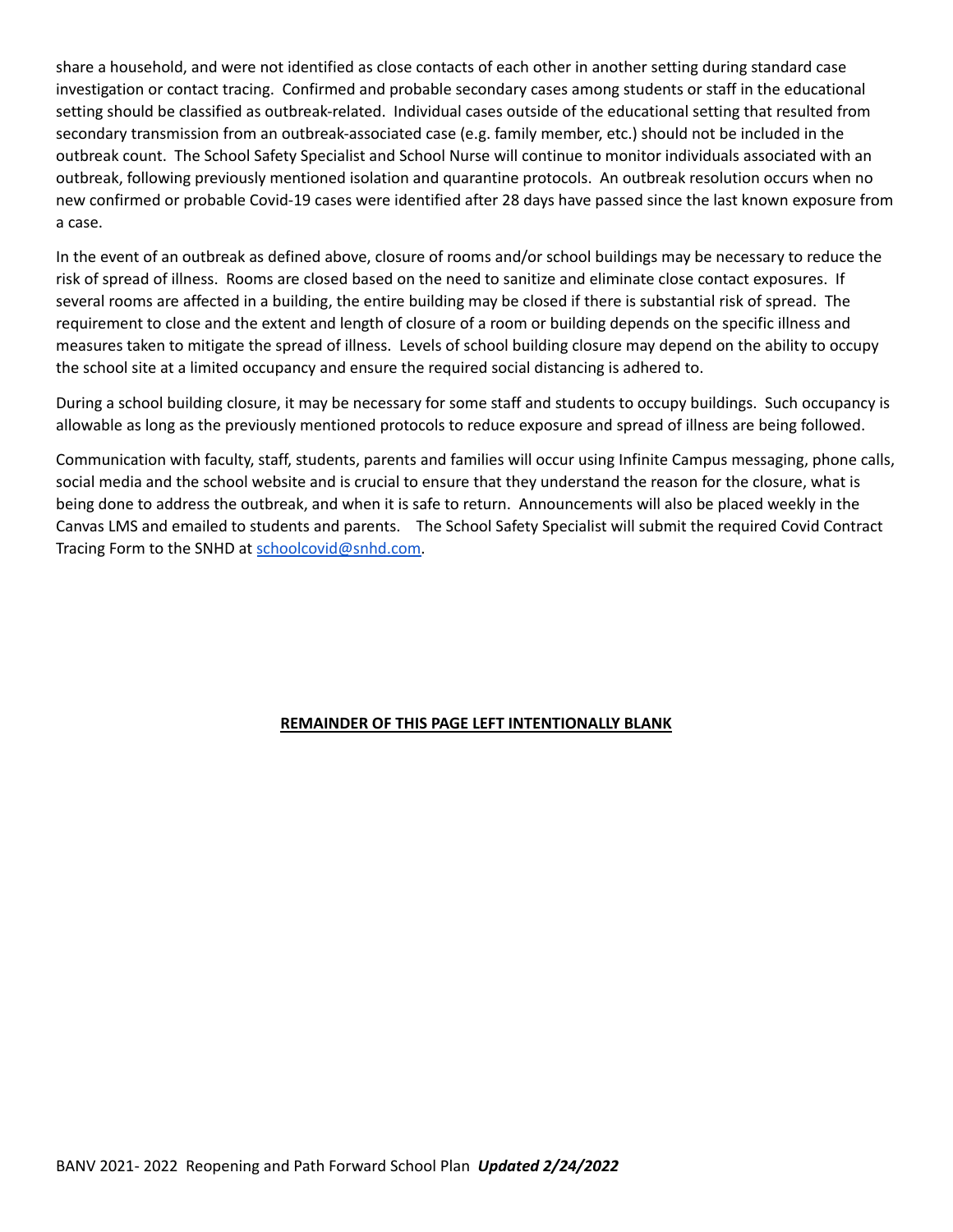#### **SECTION 2 - IN PERSON LEARNING: STUDENT AND STAFF WELLBEING**

| 2. In-Person Learning: Student and Staff Wellbeing | How will the school meet students' social,<br>emotional, mental and physical health needs and<br>provide access to a safe and inclusive learning<br>environment?<br>How will the school support educator and staff<br>well-being? |
|----------------------------------------------------|-----------------------------------------------------------------------------------------------------------------------------------------------------------------------------------------------------------------------------------|
|----------------------------------------------------|-----------------------------------------------------------------------------------------------------------------------------------------------------------------------------------------------------------------------------------|

BANV attributes much of its success to innovative programming that prioritizes social -emotional growth and development of the whole student through school-wide Positive Behavioral Intervention and Supports (PBIS) program. Providing intensive, individualized social, emotional, and academic support to students who have fallen off-track and face significant challenges is critical to the success of the student.

#### **Tier I Social-Emotional Support:**

A School Social Worker (SSW) is assigned to support the social and emotional health of every student enrolled. New students and their legal guardians are required to attend an academic consultation with a school social worker to discuss his/her academic history to identify gaps in education, attendance, medical concerns, and academic performance to ensure that the social, emotional, and academic needs of the student are identified in order to better support the student. The academic consultations can be held virtually or on campus depending upon the families preference or according to State and Local guidelines. Returning students are scheduled to attend a Student Success Plan meeting with their SSW at the start of each school year. During the meeting, the SSW conducts a Needs Assessment to identify changes in the students status and provide social-emotional support or connect them to community resources.

The SSW helps to minimize barriers that are impeding the success of the student by incorporating evidence-based strategies which include: Positive Behavioral Intervention and Supports, Check and Connect, identification of early warning indicators, and increased communication and re-engagement strategies using student performance data. Through grant funds, BANV is able to provide access to the internet and minimizes transportation barriers for many students. In addition, BANV provides wrap-around services with the assistance of its extensive list of community partners.

The following Tier I Supports will be offered online and/or on campus:

- ❏ BANV will provide consistency in daily routines to reduce stress and promote positive learning conditions. The teachers and support staff will be available during BANV school hours either on campus or remotely online.
- ❏ A Student Needs Assessment will be emailed to all students to identify basic needs and social emotional health, so the SSW can provide support.
- ❏ The SSW will hold office hours on campus or make an appointment to meet remotely using Google Meet. Students can drop-in without an appointment for support, assistance, or to schedule a private meeting.
- ❏ The SSW are available to students using phone, text, Google Chat, or email and respond to students within 24-hours or less, remotely or on campus.
- ❏ SSW will provide opportunities for students to discuss a variety of topics based on their interests.
- ❏ Each week, the SSW will contact individual students to conduct a wellness-check, discuss attendance, academic progress, and social-emotional health using the method of communication preferred by the student and their families.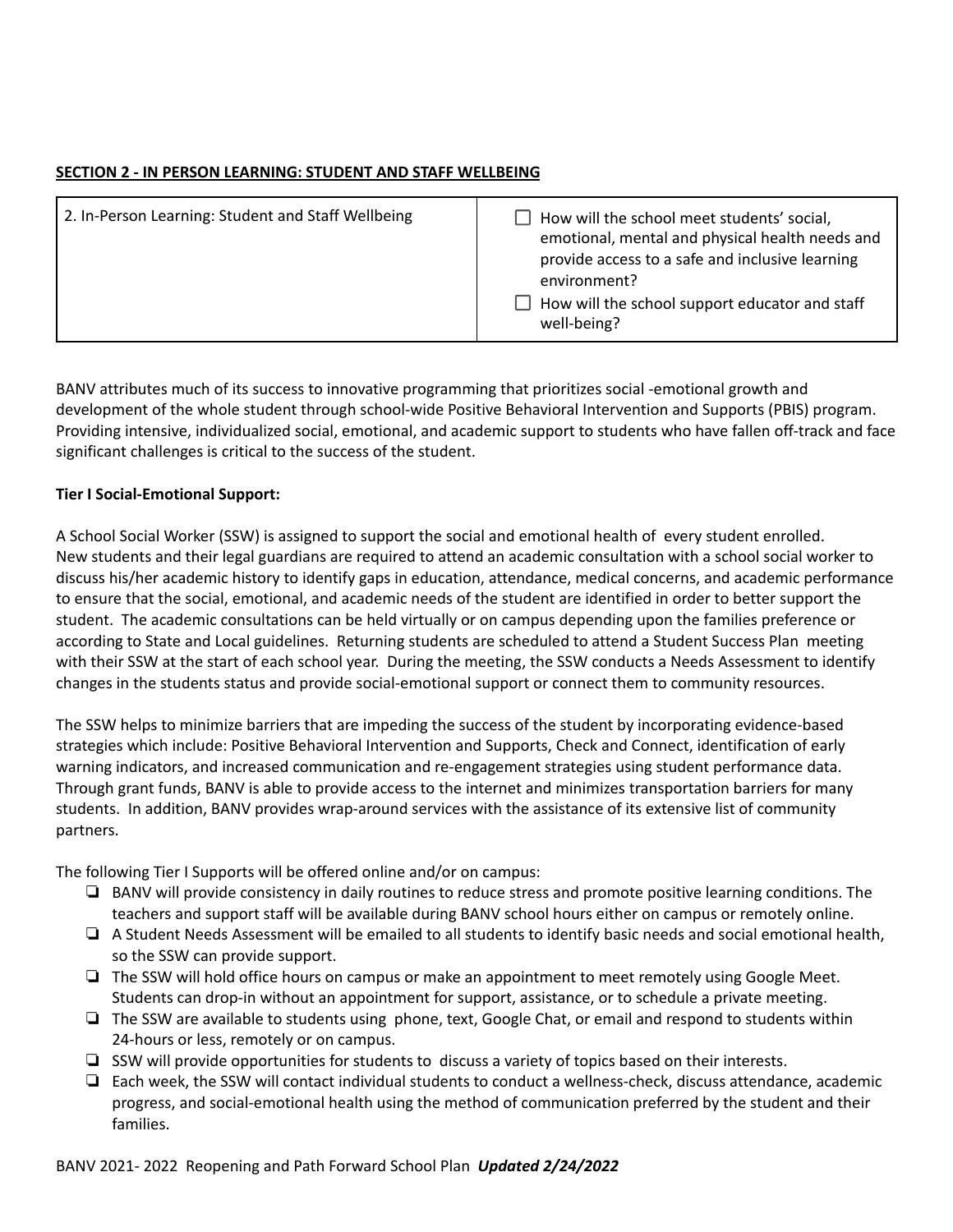- ❏ Each student will be enrolled into a Canvas LMS course that will include material to support students' social and emotional needs. The course will provide the social worker department a communication platform that is frequently accessed by students. The students will have the opportunity to ask questions and discuss the resources and material posted in the canvas course.
- ❏ The SSW will survey students to gather input on how the school can celebrate student milestones. The survey will also include a question to understand the level of importance the celebrations may hold. This survey will also allow the input and thoughts surrounding the safety during COVID-19.
- ❏ SSW provides connections for families/students in need of resources and outside school support. With respect to the students level of care, the SSW may provide information for community mental health services.

BANV offers opportunities, on campus and/or online, for students to share and process their emotions through teacher referral, student referral, and/or family referral.

#### **Referral and Support for Students requiring Tier II or Tier III Interventions**

Students who are not making progress, after exhausting Tier 1 interventions, are referred to participate in Tier II or Tier III intervention programs. The school has an online referral system in Smart Sheets where teachers can refer students to the Student Success Team, which consists of administrator, teachers, social workers, and attendance clerk. The team holds meetings to discuss referrals and student interventions. In addition, the SSW uses information gathered during the Student Success Plan meeting and from the Needs Assessment to identify students who need Tier II and Tier III supports and interventions.

#### **Staff Well-being:**

Employees of BANV in all roles and at all levels are integral to emergency planning and response. BANV must take into account its role as employer, policymaker, and trainer when addressing the human resource aspect of preparation, mitigation, response, and recovery. Every action taken will be done so with the safety and health of faculty, staff and students at the forefront.

All BANV employees are highly encouraged to become fully vaccinated. Resources, including vaccination access and awareness, and other information will be included in the weekly bulletin and emailed to faculty & staff.

All BANV employees and staff will return to campus on August 2, 2021, with the exception of those who require reasonable accommodations. BANV will continue to provide reasonable accommodations, absent undue hardship, for individuals with disabilities during the pandemic. Reasonable accommodations may include, but are not limited to: telework; staff reassignment; and, reallocation of duties among existing staff.

BANV employees are required to monitor their health daily prior to coming to work by watching for fever, cough, shortness of breath, new loss of taste or smell, sore throat, nausea or vomiting, diarrhea, etc. If symptoms are present, employees are to notify School Administration and the School Safety Specialist as soon as possible, but no later than two hours prior to the start of their shift. Faculty and staff are also required to complete a covid screening questionnaire prior to entering the building.

BANV will utilize community partners to assist with providing emotional well-being support for students and staff. Two of our community partners are listed below:

- ❏ UNLV The Practice and FirstMed Health and Wellness Center are providing telehealth sessions at no cost to students or staff. The services are provided by a licensed therapist and counselor during the COVID-19 pandemic. The community information will be accessible to BANV students through Canvas LMS.
- ❏ FirstMed Health and Wellness Center, a Certified Community Behavioral Health Center (CCBHC) that provides comprehensive mental health services for ages five and older to low income and under-served families in Southern Nevada, is offering no cost mental health telehealth appointments. The services will be provided by licensed therapists and counselors during the COVID-19 pandemic.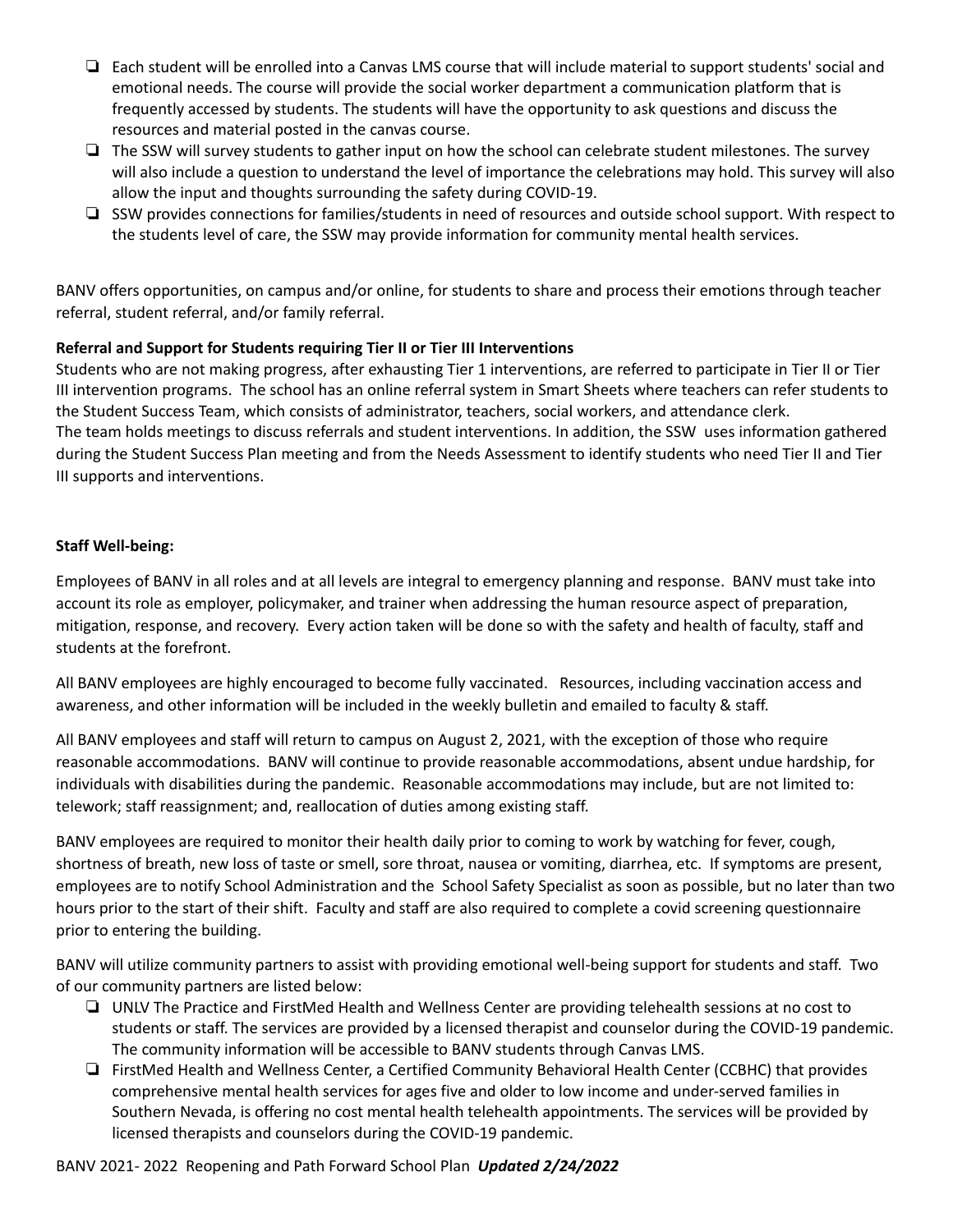#### **SECTION 3 - IN PERSON LEARNING: ACCELERATING STUDENT LEARNING**

| 3. In-Person Learning: Accelerating Student Learning | How will the school address the impact of COVID-19 on<br>students' opportunity to learn, including implementing<br>strategies for accelerating learning, effectively using data,<br>and addressing resource inequities? |
|------------------------------------------------------|-------------------------------------------------------------------------------------------------------------------------------------------------------------------------------------------------------------------------|
|------------------------------------------------------|-------------------------------------------------------------------------------------------------------------------------------------------------------------------------------------------------------------------------|

#### **Academic Support**

MAP testing in math and reading will be proctored for all students at the start of the school year. This data will be used to measure gains and losses from the COVID-19 school closures, and will assist in the identification of students that require Tier II or Tier III academic interventions.. Students requiring additional interventions will be identified and may be referred to the mathematics or literacy facilitator for further testing and support. The teaching staff will be informed of student MAP scores through classroom rostering in NWEA (NWEA professional learning sessions provided twice per year) and a data dashboard that tracks each student's score for each testing session and their RIT score gains or losses. The NWEA class reports will assist teachers with providing assistance and support to students that need it the most.

- ❏ All BANV students will complete the social and emotional wellbeing assessment the first week of school. The assessment is placed in a Canvas LMS course which is implemented/monitored by the students Licensed School Social Worker. The results are broken down by the five major competencies adopted by the NDE via CASEL.
- ❏ All of BANV online courses have recently been renewed by the NDE. Each of the courses provides a clear and easy to follow week to week pacing guide for students and parents, a course syllabus with NVACS aligned to all course content is also embedded. All online courses have the same structure, formatting.
- ❏ The teachers have reviewed their curriculum to address learning loss during this time and the reading and math levels of students in the fall.
- ❏ BANV is a blended learning program, providing students with online access to the curriculum and also scheduled face-to-face support in classrooms with a 10:1 student to teacher ratio.
- ❏ Each class period, students meet with their teacher to review their progress in their courses, discuss long term and short term academic goals.
- ❏ The licensed teacher serves as the students' Learning Coach. The Learning Coach monitors student progress weekly, meets with the students twice per week and communicates with parent/guardians if concerns arise regarding the students academic progress or social and emotional well-being. The Learning Coach also works in tandem with the Licensed School Social Worker to ensure community support is in place for the family.
- ❏ The school academic counselor has reviewed all students' academic progress towards graduation, developed an annual individualized academic Plan of Study (POS) based upon past student performance and test scores. Students have been placed in four semester courses each of the four quarters of the school year. The annual POS is reviewed mid-year to adjust the students academic plan and projected graduation date.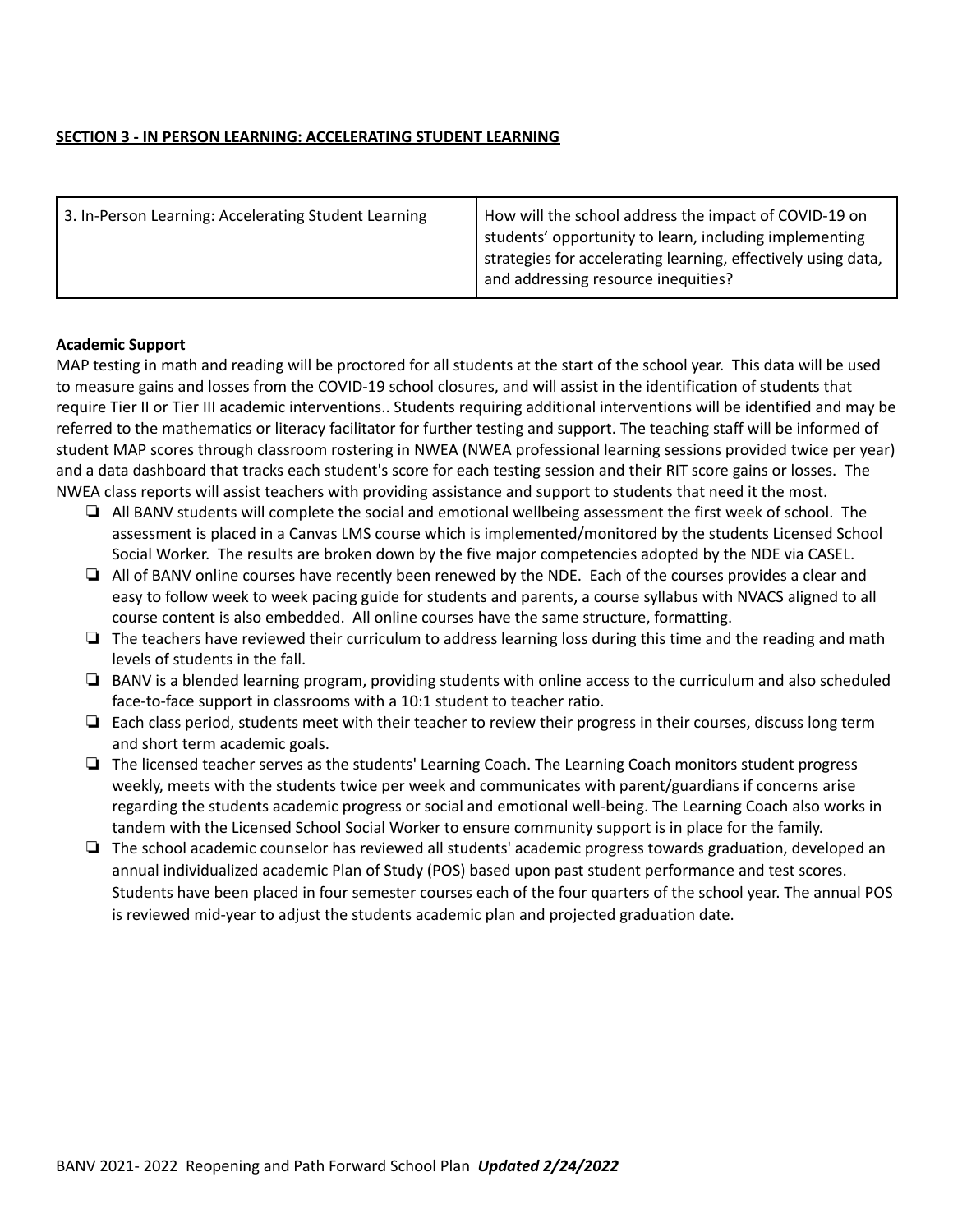#### **SECTION 4 - DISTANCE EDUCATION: STUDENTS UNABLE TO PARTICIPATE IN PERSON**

| 4. Distance Education: Students unable to participate in<br>person | How will the school ensure that any student who<br>falls into one of the categories listed below is able<br>to participate in distance education that meets<br>the requirements established for a Path Forward<br>Programs of Distance Education2 ?<br>Students who have documentation from<br>a medical professional related to a |
|--------------------------------------------------------------------|------------------------------------------------------------------------------------------------------------------------------------------------------------------------------------------------------------------------------------------------------------------------------------------------------------------------------------|
|                                                                    | condition that would be compromised by<br>attending school in-person                                                                                                                                                                                                                                                               |
|                                                                    | Students who are quarantined on the<br>advice of local public health officials                                                                                                                                                                                                                                                     |

Students who have been exposed to COVID-19 and are advised to quarantine by local public health officials will continue to receive the same level of support provided to students attending class on campus. Students will be asked to provide confirmation from local health officials or from a medical professional regarding their quarantine status. Exposure incidents will be handled on a case by case basis. Remote students will have online access to their classes 24/7 and be required to attend weekly online instructional sessions to support their learning.

Students who are unable to attend class on campus due to a health condition that would be compromised by attending school in person will be required to provide documentation from a medical professional. The Executive Director of Academics will review the documentation and assist in the development of a remote personalized learning plan for the student. Students enrolled in a fully online program will receive the same level of support provided to students attending school on campus.

#### A Fully Remote Student will:

- $\Box$  Participate in mandatory online student orientation scheduled at enrollment/re-enrollment meeting.
- $\Box$  Be invited to attend an online parent/guardian orientation scheduled during the enrollment meeting. The online parent orientation meeting is to create an observer account in Canvas LMS, explain school policies, procedures and academics. BANV will hold monthly virtual parent meetings to answer questions and provide support.
- $\Box$  Be assigned a licensed teacher to serve as their Learning Coach who will communicate at least twice weekly with the student and parent/guardian regarding the students academic progress.
- $\Box$  Every Monday the student is sent a summary of their academic progress in each class. The Learning Coach also identifies areas where the student may need additional support and provides support in an email to the student. By mid-week the Learning Coach has texted/called the student regarding their progress in their classes and attendance in online sessions. If there are issues beyond academics they connect the social worker with the family/student for support.
- $\Box$  MAP testing in math and reading will be proctored remotely for online students at the start of the school year. This data will be used to measure gains and losses from the COVID-19 Pandemic school closures, and will assist in the identification of students that require Tier II or Tier III academic interventions in the virtual classroom. Students requiring additional interventions will be identified and may be referred to the mathematics or literacy facilitator for further testing and support. The teaching staff will be informed of student MAP scores through classroom rostering in NWEA. The NWEA class reports will assist teachers with providing assistance and support to students that need it the most.
- $\Box$  Receive a Chromebook that has Read&Write application installed for online school work to be interpreted into their native language, read out loud, and also offers speech to text and additional reading and writing assistance features.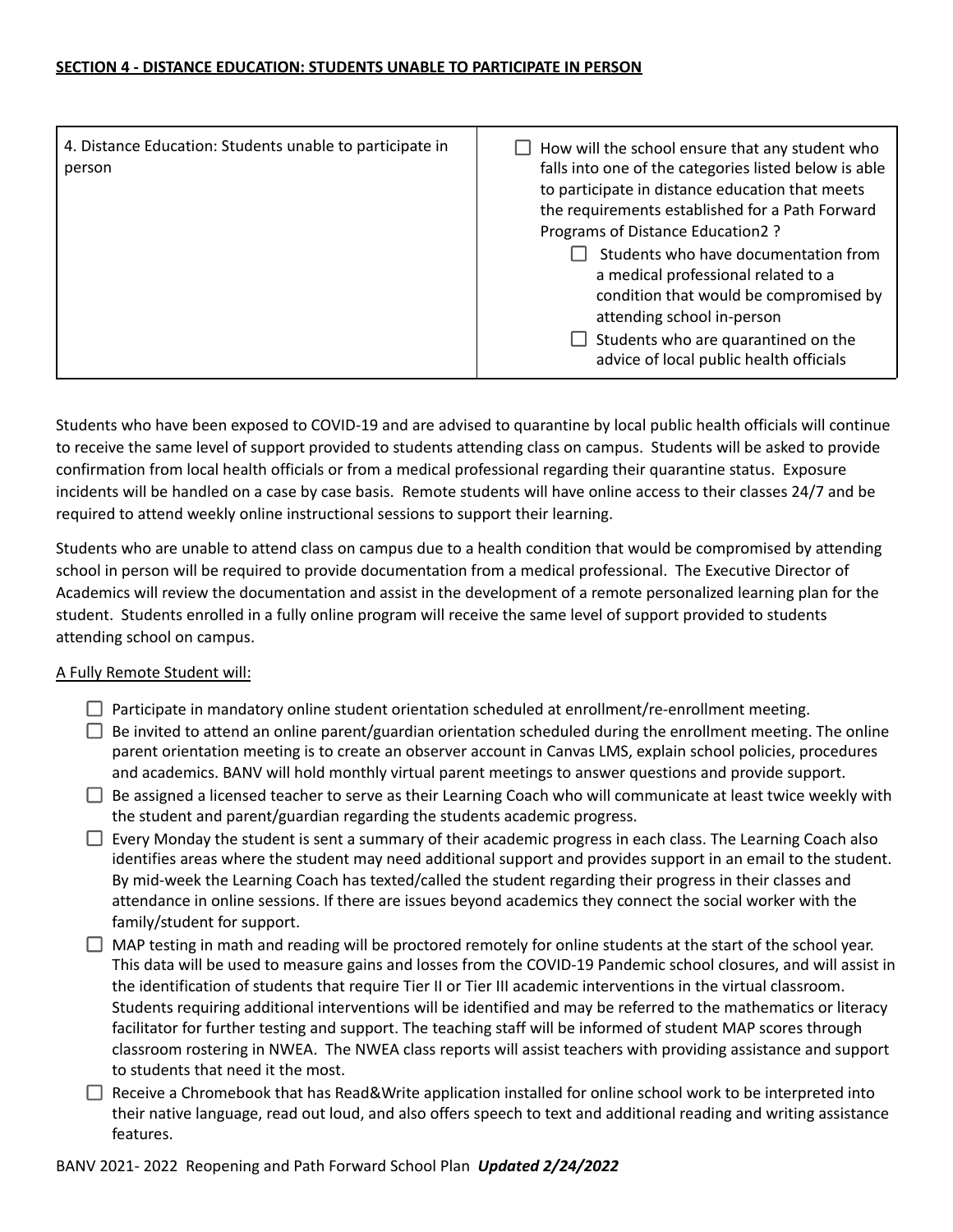- $\Box$  Be scheduled in four online courses and four weekly online instructional sessions to support their learning.
- □ Receive academic support and/or accommodations that are included in their IEP, EL plan or 504 plan, if applicable.

#### **REMAINDER OF THIS PAGE LEFT INTENTIONALLY BLANK**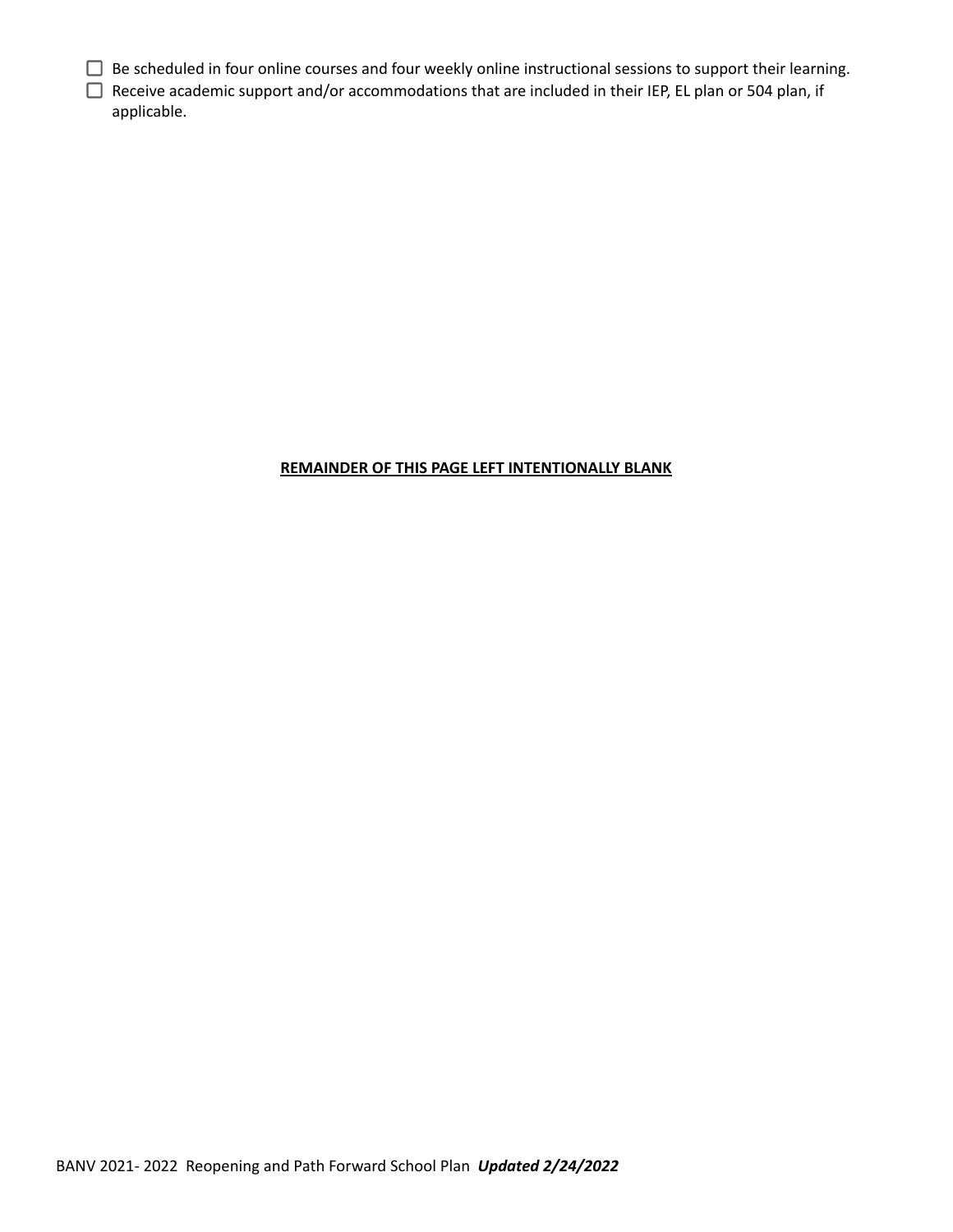| 5. Distance Education: Emergency Closure | How will the school ensure that all students are able to<br>continue to learn through distance education in the event<br>that school must be closed due to the effects of the<br>COVID-19 pandemic or another major emergency that<br>necessitates the closure of school? |
|------------------------------------------|---------------------------------------------------------------------------------------------------------------------------------------------------------------------------------------------------------------------------------------------------------------------------|
|------------------------------------------|---------------------------------------------------------------------------------------------------------------------------------------------------------------------------------------------------------------------------------------------------------------------------|

If a transition is required to move to a fully online program again, the administration is confident that measures have been put in place to support staff, students and parents/guardians to adequately prepare for this change. Built into each plan are scheduled online sessions with teachers and their students. BANV is a 1:1 school that provides students with Chromebooks and WiFi hotspots if the student indicates that they are in need of the devices. The communication of a transition will be sent to all stakeholders using Infinite Campus messaging, phone calls, social media and the school website. Announcements are placed weekly in the Canvas LMS and emailed to students and parents.

#### **Fully Online Program**

- ❏ All BANV students will complete the social and emotional wellbeing assessment the first week of school. The assessment is placed in a Canvas LMS course which is implemented/monitored by the students Licensed School Social Worker. The results are broken down by the five major competencies adopted by the NDE via CASEL.
- ❏ Students will be scheduled in four online courses and four weekly online instructional sessions to support their learning.
- ❏ Special Education teachers and general education teachers will work together to ensure all accommodations are provided to students with an IEP, EL plan or 504.
- ❏ Student's daily academic progress will be monitored by social workers, learning coaches and teaching staff.
- ❏ Parents are provided with a Canvas LMS observer account and trained to use it to monitor student academic progress.
- ❏ Weekly goal setting and communication with the students' Learning Coach is communicated to students and parents and is documented in the schoolwide academic and communication tracker.
- ❏ Each week, the SSW will contact individual students to conduct a wellness-check, discuss attendance, academic progress, and social-emotional health using the method of communication preferred by the student and their families.
- ❏ Each student will be enrolled into a Canvas LMS course that will include material to support students' social and emotional needs. The course will provide the social worker department a communication platform that is frequently accessed by students. The students will have the opportunity to ask questions and discuss the resources and material posted in the canvas course.
- ❏ SSW provides connections for families/students in need of resources and outside school support. With respect to the students level of care, the SSW may provide information for community mental health services.
- ❏ All students will be provided with Chromebooks and, if needed, hotspot devices.
- ❏ The school has a plan for a teacher and student centered virtual meeting schedule.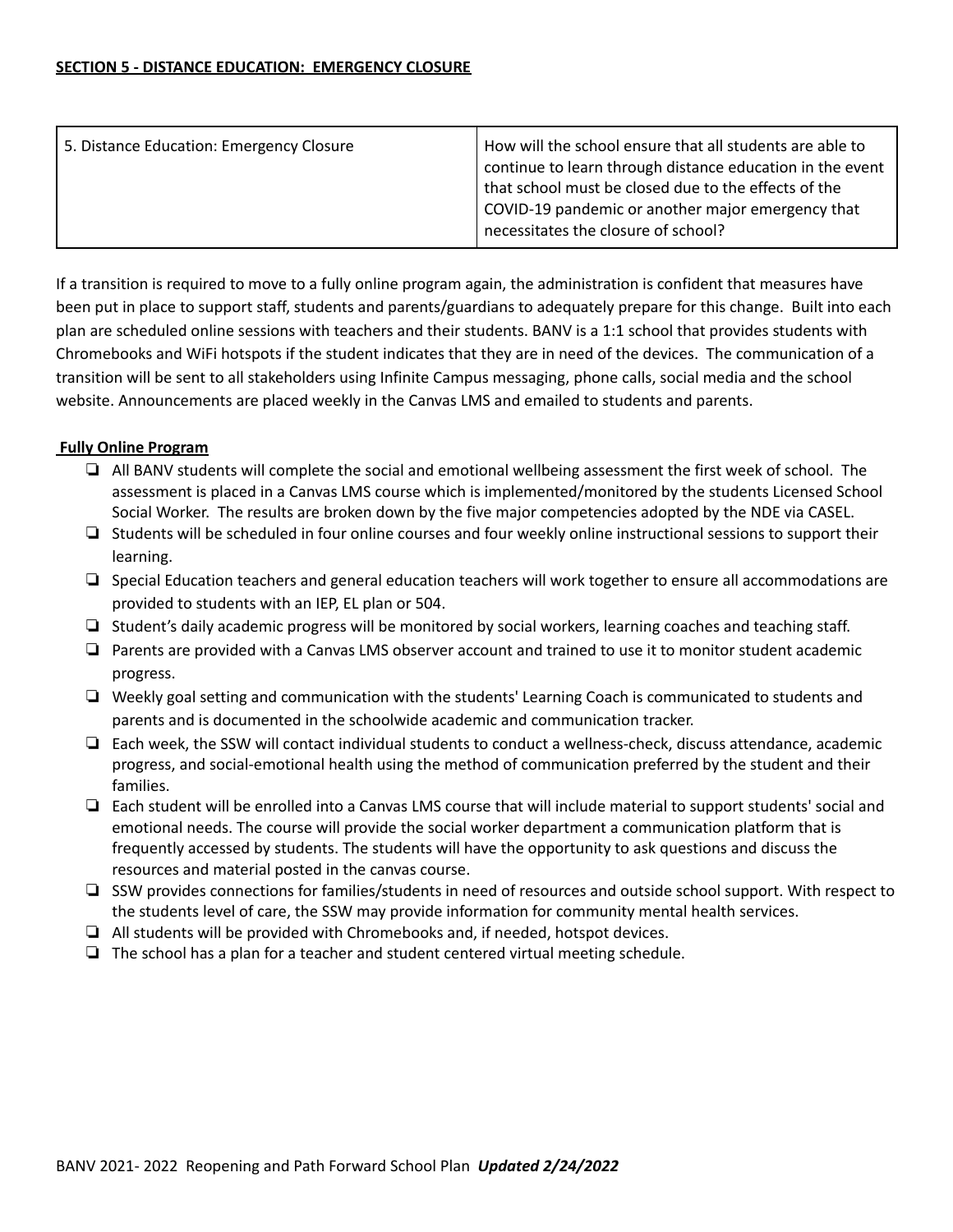| 6. Distance Education: Supporting Students | How will the school ensure continuity of services,                                                                                                                         |
|--------------------------------------------|----------------------------------------------------------------------------------------------------------------------------------------------------------------------------|
|                                            | including access to necessary technology and resources,<br>special education and EL services, and nutrition services,<br>for students participating in distance education? |

#### ❏ **Family and Student Support and Engagement**

- ❏ Enrollment/Re-enrollment:
	- ❏ Mandatory online student orientation scheduled at enrollment/re-enrollment meeting.
	- ❏ Online parent orientation scheduled at enrollment meeting. The online parent orientation meeting is to create an observer account in Canvas LMS, explain school policies, procedures and academics. BANV will hold monthly virtual parent meetings to answer questions and provide support.
	- ❏ A member of the instructional staff is assigned as the student's Learning Coach. They communicate weekly with the student and parents regarding the students academic progress. Every Monday the student is sent a summary of their academic progress in each class. The Leaning Coach also identifies areas where the student may need additional support and provides support by providing support during scheduled virtual meetings for the student. By mid-week the Learning Coach has texted/called the student regarding their progress in their classes and attendance in online sessions. If there are issues beyond academics they connect the social worker with the family/student for support.

#### ❏ **Academic Support**

- ❏ RTI: MAP testing in math and reading will be proctored remotely for all students at the start of the school year. This data will be used to measure gains and losses from the 19-20 and 20-21 school year, and will assist in the identification of students that require Tier II or Tier III academic interventions in the virtual classroom. Students requiring additional interventions will be identified and may be referred to the mathematics or literacy facilitator for further testing and support. The teaching staff will be informed of student MAP scores through classroom rostering in NWEA. The NWEA class reports will assist teachers with providing assistance and support to students that need it the most.
- ❏ All students are supplied with a Chromebook that has Read&Write application installed for online school work to be interpreted into their native language, read out loud, and also offers speech to text and additional reading and writing assistance features.

#### ❏ **Special Education Students**

- ❏ BANV will continue to support Special Education in both the general education virtual classroom and the virtual resource classroom.
- ❏ Student IEPs will continue to be developed to support the learning needs in the virtual setting. IEP teams will work with students, parents, and teachers to determine how the student can take advantage of online support, modifications, and accommodations while working closely with a case-manager that will guide students through the process. Students with minutes outside of the general education setting will continue to receive services through a "Content support" course and credentialed Special Education teacher. The "Content support" course will offer Triage in Vocabulary, Reading, Math, and/or Writing. Students are required to log into live sessions for lessons. All live lessons are recorded so that students can access them repeatedly.
- ❏ All core courses are co-taught so that students with special needs have access to their teacher of record (case manager), tutor, and general education teacher. Both the general and special education teachers will conduct lessons in the live session and offer tutorial support.
- ❏ Students are assigned to case managers based on their academic program.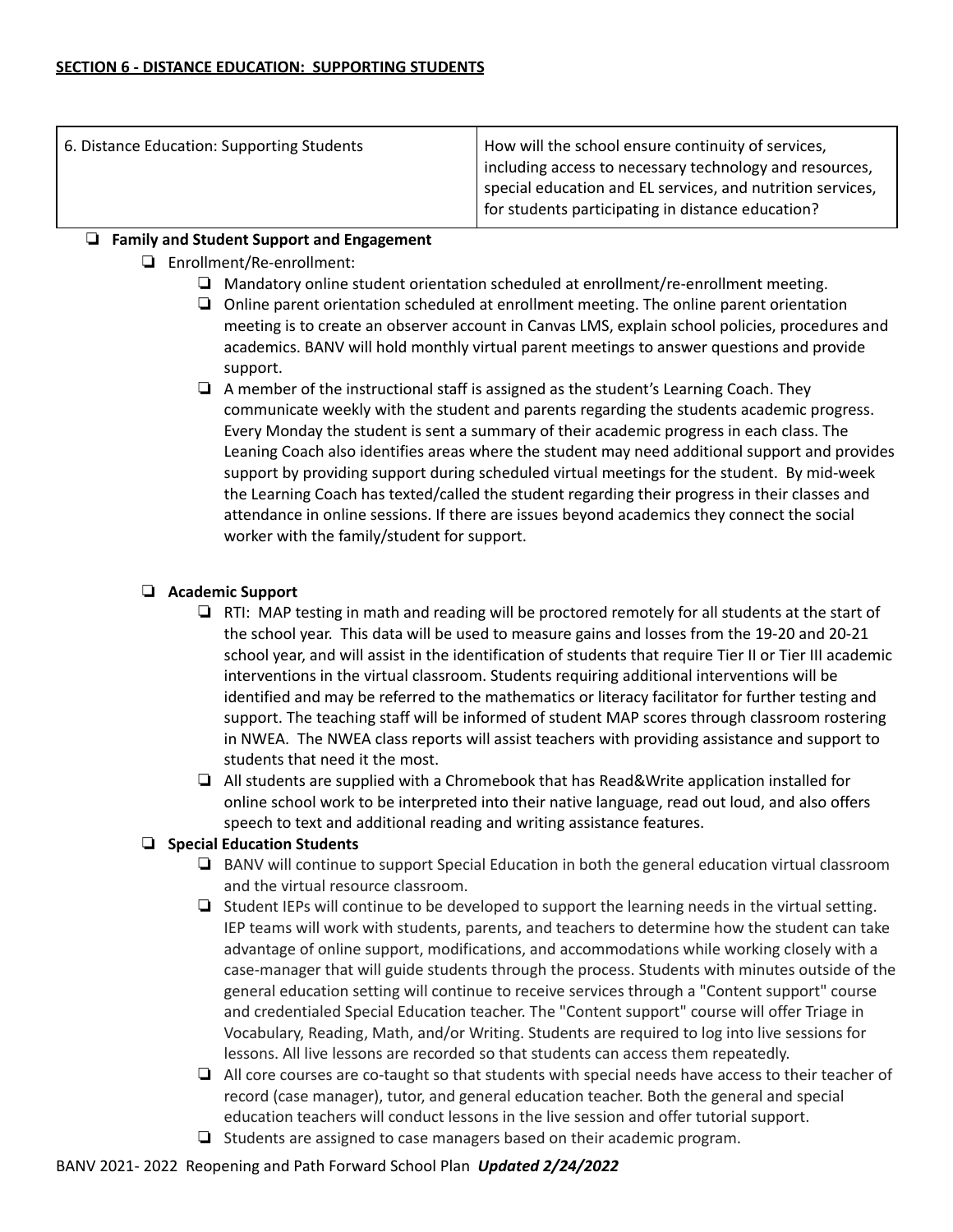- ❏ Students receive extra time on assignments, tests and quizzes. Students have until the end of term to meet deadlines which allows students to self-pace through assignments.
- ❏ Case managers monitor student progress- online course progress and virtual meetings, assisting students with pacing throughout the term.
- ❏ Students are provided with weekly updates on progress, and the special education case manager helps students to develop a weekly plan of action to complete assignments and assessments. Organizational help, which includes developing a virtual notebook and teaching techniques for note-taking and study strategies, are offered in the virtual general education and resource classroom.
- ❏ Case manager check-ins are designed to provide additional support to the student to re-teach content and make sure that students understand assignment directions and lessons.
- ❏ The Chromebook browser add-on, Read&Write reads text aloud, translates, and assists students with vocabulary. Special Education teachers utilize these tools when teaching so that students become more independent learners.
- ❏ BANV Resource classes are "content support" classes where students receive elective credit to gain extra instruction, practice and protected work time for a core class so they can keep up with regular education curriculum and get extra support to be successful. This course is taught by a Special Education teacher who works with students on their individualized IEP goals. This course contains content that addresses the following:
	- 1. Strategies to improve reading fluency
	- 2. Strategies to strengthen Vocabulary and Word attack skills
	- 3. Strategies to enhance necessary math concept skills
	- 4. Strategies to improve writing skills
	- ❏ The course contains modules on each area, and the Special Education teacher assigns lessons that relate to the students' individualized goals while enhancing their general education assignments.
- ❏ Student services are offered online. IEPs reflect the setting as general education or resource. The general education course and resource course takes place virtually.
- ❏ BANV maintained compliance through COVID-19 (end of 2020-2021) and plans to continue to complete Annual IEP meetings and evaluations virtually through the 2021-22 when most convenient for families. Assessment tools that can be administered in the virtual environment have been acquired. Professional Development for these tools will occur in August. The staff will continue to work with parents and students to schedule meetings when mutually convenient.

#### ❏ **English Learners:**

- ❏ 60% of BANV EL population has been enrolled in the English Language Development course which will be taught by the Literacy Facilitator. This course was specifically developed to support and provide interventions for EL's with 2 or less credits of English for the return to the 21-22 school year.
- ❏ An additional 20% of the EL population is enrolled in either their 3rd or 4th year ELA course and this will be monitored and supported by the English teacher and the Literacy Facilitator.
- ❏ The remaining 20% of the EL population were placed in core area classes required to fulfill graduation requirements. They will be monitored and supported by the Literacy Facilitator and the Special Programs Coordinator.
- ❏ The Chromebook browser add-on, Read&Write reads text aloud, translates, and assists students with vocabulary. Special Education teachers utilize these tools when teaching so that students become more independent learners.

#### ❏ **Student Academic Support**

❏ All of BANV online courses have recently been renewed by the NDE. Each of the courses provides a clear and easy to follow week to week pacing guide for students and parents,